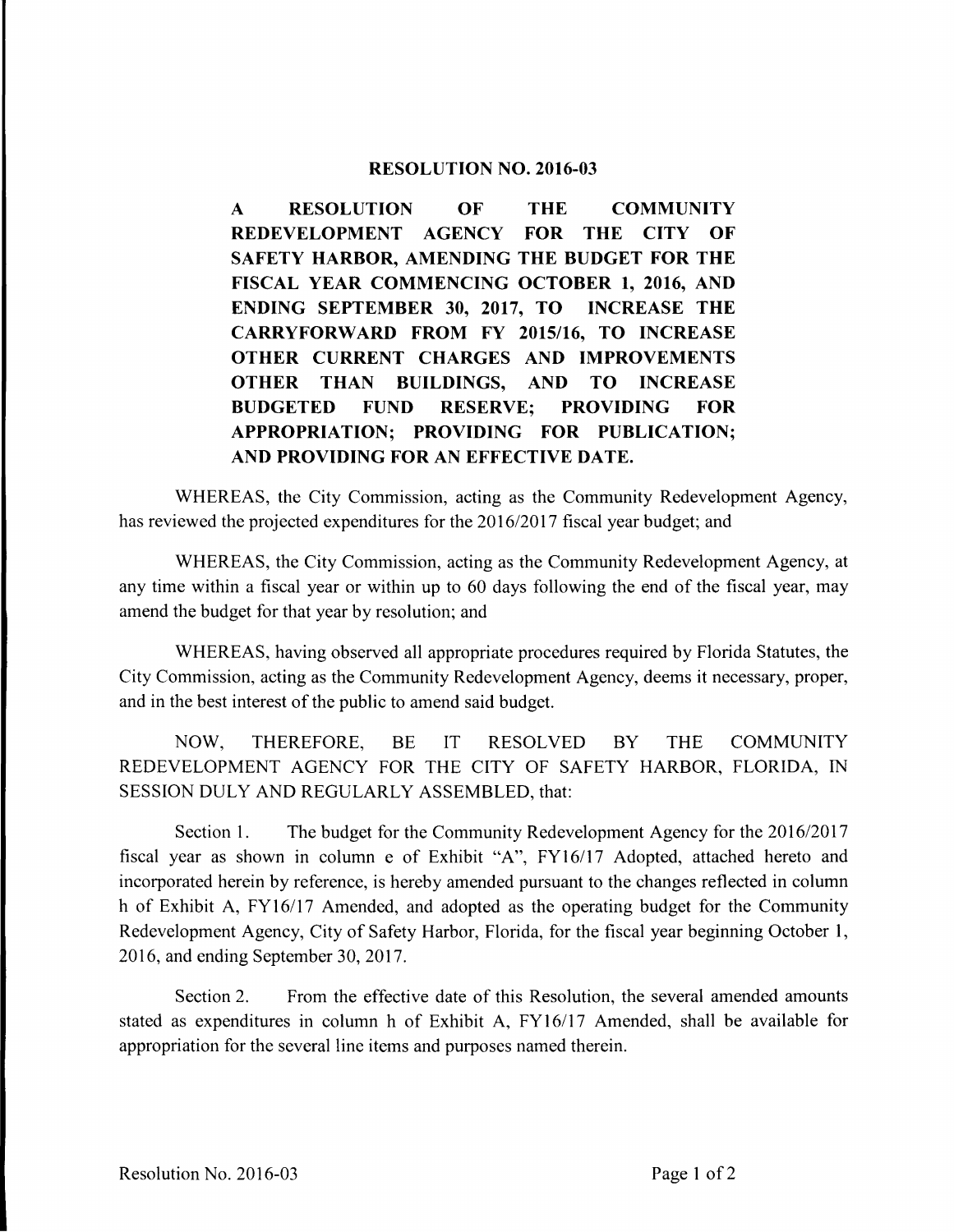Section 3. The City Clerk is hereby directed to furnish a certified copy of this Resolution to the Director of Finance of the City of Safety Harbor, Florida, and to publish the Resolution and the amended budget in accordance with the requirements of Florida Statutes.

Section 4. This Resolution shall become effective immediately upon its passage and adoption.

PASSED AND ADOPTED BY THE COMMUNITY REDEVELOPMENT AGENCY FOR THE CITY OF SAFETY HARBOR, FLORIDA, THIS 7th DAY OF NOVEMBER, 2016.

Mayor-Commissioner Vice Mayor-Commissioner Commissioner Commissioner Commissioner

ATTEST:

**City Clerk**